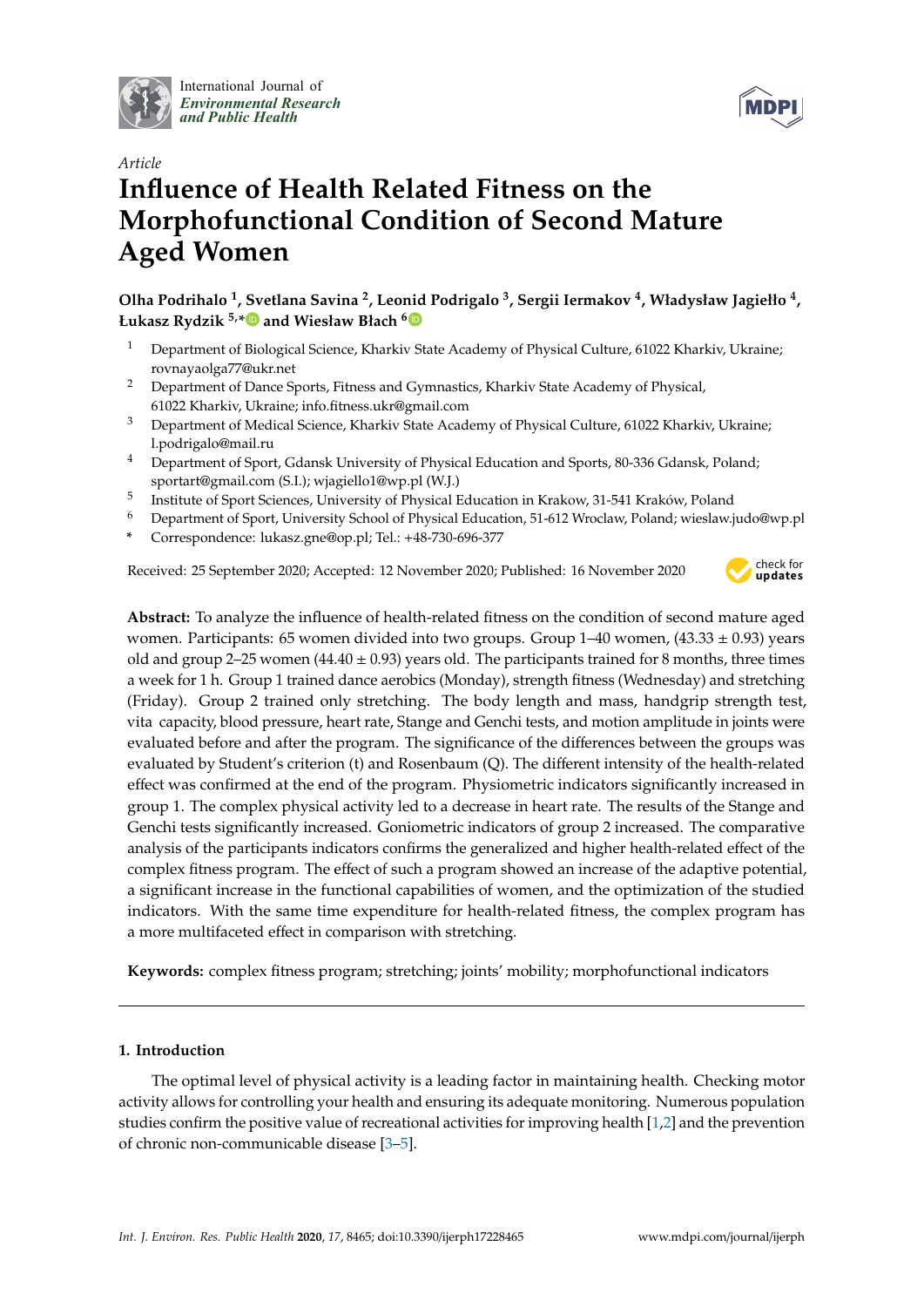Some of the studies emphasize the importance of using social networks and mobile applications in organizing the students' functional condition monitoring [\[6\]](#page-7-2). The most informative evaluation criteria are control of body mass and the tolerance of dosed physical loads.

A high level of physical fitness can positively influence both health and cognitive functions. Therefore, monitoring its level at a young age allows for prediction, control changes, and control of the health level and life quality of the adult population. The systematic review aims to identify field tests used by youth involved in sports; a search for the necessary control tools is presented [\[7\]](#page-7-3).

The study by Ponomareva is dedicated to finding new means and methods of physical education to improve students' physical fitness and health [\[8\]](#page-7-4).

Another recent study emphasizes the importance of physical education for students. The purpose of such fitness classes is the formation of psychophysiological readiness for future professional activities [\[9\]](#page-7-5).

Recommended forms and means of physical training transformed depending on age. So, moderate-intensity endurance training is recommended for elderly people to improve their metabolic health [\[10\]](#page-7-6). These exercises cause a favorable adaptation of skeletal muscles due to an increase in mitochondria. This can help maintain muscle oxidative ability and slow down the aging process.

Some researchers emphasize the importance of using exercise programs for older women. Such programs have reduced anxiety and depression and developed flexibility, tolerance to aerobic exercise, general endurance, coordination, the balance of dexterity, and dynamic balance [\[11\]](#page-7-7).

Another study showed the importance of analyzing physical development and somatotype features in girls and females involved in dance sports and gymnastics. It confirmed the informative value of the bioimpedance method for predicting the athlete's condition [\[12\]](#page-7-8).

The correlation between body composition, indicators of the autonomic system, adaptive capabilities of the cardiorespiratory system, level of motor activity, and impaired neuropsychic status was presented in another research. The designed regression equations are proposed to predict the condition of 26–43 year-old women. The equations allow for evaluating the risks of functional disorders in overweight women [\[13\]](#page-7-9).

Similar results were obtained by several researchers who confirmed the existence of a connection between general and special physical fitness in women involved in judo, and age-somatic criteria [\[14\]](#page-7-10).

In another research its authors used a complex of anthropometric, physiological indicators and indices, and the results of stress tests to predict physical performance. It is proposed to use the designed regression equations in the tolerance analysis of physical loads [\[15\]](#page-7-11).

Similar results are reported by Vasquez–Gomez et al. The authors designed a prediction of the students' physical performance based on anthropometric indices, indicators of the cardiovascular system, and the results of a six-minute walk test [\[16\]](#page-7-12).

Thus, the available literary sources confirm the relevance of studying the effectiveness of health-related fitness programs for the second mature aged women. The specificity of this age group is that the level of work capacity is still quite high, but physiological changes are also intensified, leading to accelerated aging and a decrease in the health level. The purpose of this study is a comparative analysis of the influence of health-related fitness carried out according to different programs on the morphofunctional condition of the second mature aged women.

# **2. Materials and Methods**

## *2.1. Participants*

The study involved 65 women, divided into two groups. Group 1–40 women, average age  $(43.33 \pm 0.93)$  years old and group 2–25 women, average age  $(44.40 \pm 0.93)$  years old. The participants belonged to the group of mental and light physical labor workers. There were no significant differences in marital status or the number of children between the groups.

All participants engaged in health-related fitness for 8 months, three times a week for 1 h. Group 1 had a complex program that included dance aerobics (Monday), strength fitness (Wednesday) and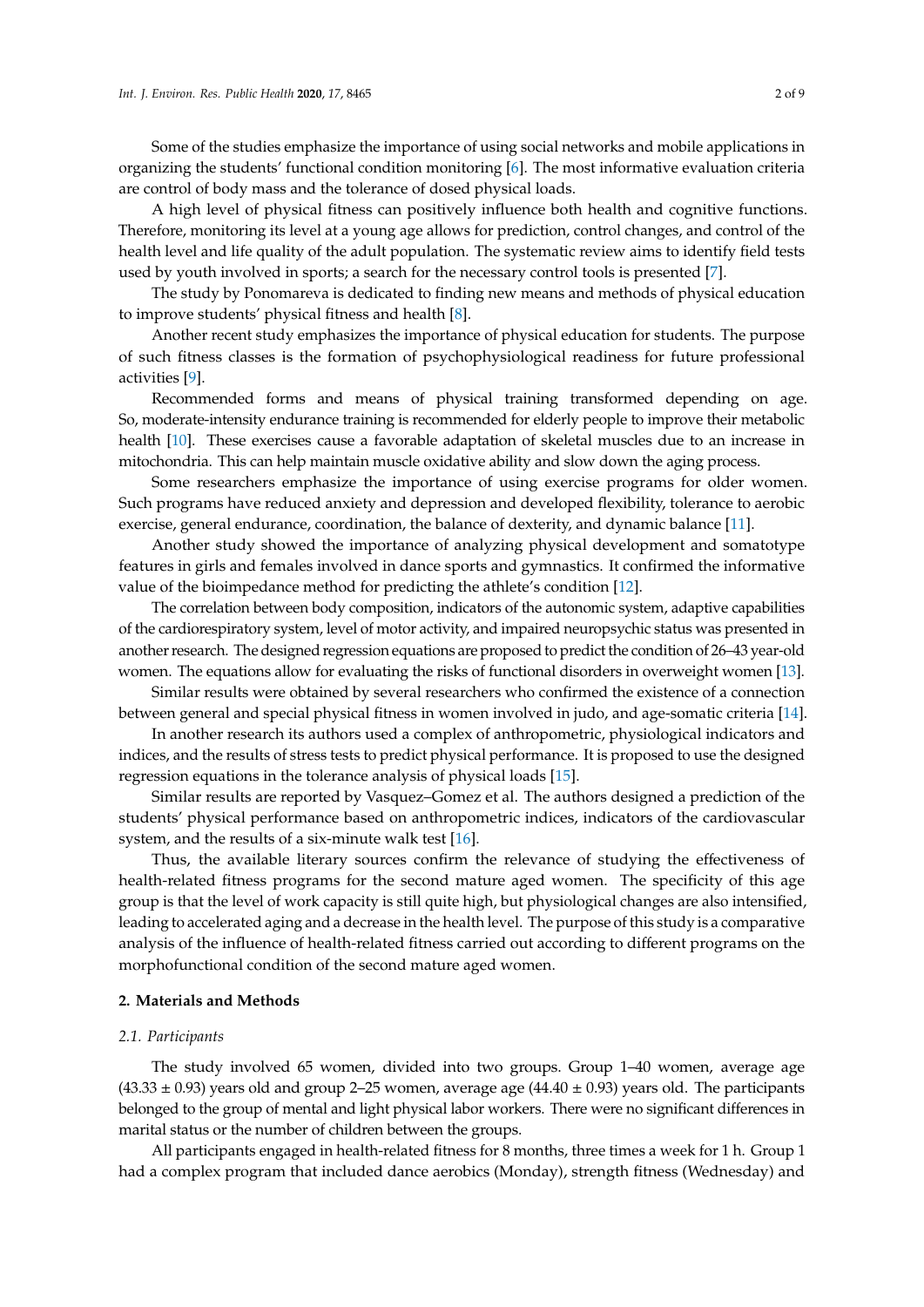stretching (Friday). The classes consisted of three parts: introductory (5–7 min), main (40–47 min), and final (8–13 min). The introductory part consisted of warm-up exercises for the main muscle groups. The main part of strength fitness included exercises with dumbbells weighing 1–2 kg or a body bar. In dance aerobics classes, dance exercises were performed to music. Stretching exercises were performed in the stretching class. The final part included breathing exercises to relieve emotional and motor arousal.

Participants in group 2 were engaged only in stretching.

# *2.2. Study Design*

The study design involved determining the morphological and functional indicators before and after the program. The measurements were carried out according to the requirements of the international unified methodology of anthropometric studies [\[13\]](#page-7-9). The length and body mass, handgrip strength test, vital capacity, blood pressure, and heart rate was measured. The body mass index was calculated as the ratio of mass (kg) to body length squared (m<sup>2</sup>). Pulse pressure was calculated as the difference between systolic and diastolic blood pressure. The timed inspiratory capacity (Stange test, s) and timed expiratory capacity (Genchi test, s) were evaluated. The motion amplitude in joints was measured using a mechanical goniometer Kawe (Kirchner & Wilhelm GmbH+Co.KG Eberhardstr. 56 71679 Asperg Germany). The following amplitudes (degrees) were also measured: shoulder flexion (right); shoulder flexion (left); shoulder extension (right); shoulder extension (left); shoulder abduction (right); shoulder abduction (left); hip flexion (straight leg) (right); hip flexion (straight leg) (left); hip extension (right); hip extension (left); torso flexion.

## *2.3. Statistical Analysis*

Statistical analysis of the obtained data was carried out by licensed MS Excel (licensed package of applied programs "Microsoft Office Professional" BGW7766 269-01611). Indicators of descriptive statistics were determined: arithmetic mean, standard deviation, and mean error. The significance of differences in the groups was evaluated by the Student's parametric criterion (t) and non-parametric criteria of signs (z) and Rosenbaum (Q). The dynamics of indicators in each group was evaluated according to the criteria t and z, the groups were compared according to the criteria t and Q.

# *2.4. Ethics Statement*

This study was approved by the Bioethics Committee (protocol of the Commission on Bioethics of the Kharkov State Academy of Physical Culture 23.05. 2018, No. 5) and conducted according to the Declaration of Helsinki. All participants gave their written consent to the research and were informed about the purpose and test procedures and about the possibility of withdrawal of consent at any time for any reason.

# **3. Results**

The obtained data are shown in Table [1.](#page-3-0) The differences in the morphofunctional indicators of the participants depending on the training program were determined. The complex organization of classes in group 1 led to the optimization of many indicators. A significant increase in handgrip strength test in the dynamics of classes was shown. Differences are confirmed for the right hand ( $t = 3.17$ ,  $z = 1$ ), and the left hand (t = 2.63, z = 4). Similar changes were determined by the vital capacity (VC,  $z = 7$ ). The following values decreased: systolic blood pressure  $(z = 5)$ , diastolic blood pressure  $(z = 4)$ , and pulse blood pressure  $(z = 7)$ , resting heart rate (t = 2.98, z = 1). The time for Stange test (t = 2.70, z = 1) and Genchi test (t = 4.19,  $z = 0$ ) significantly increased.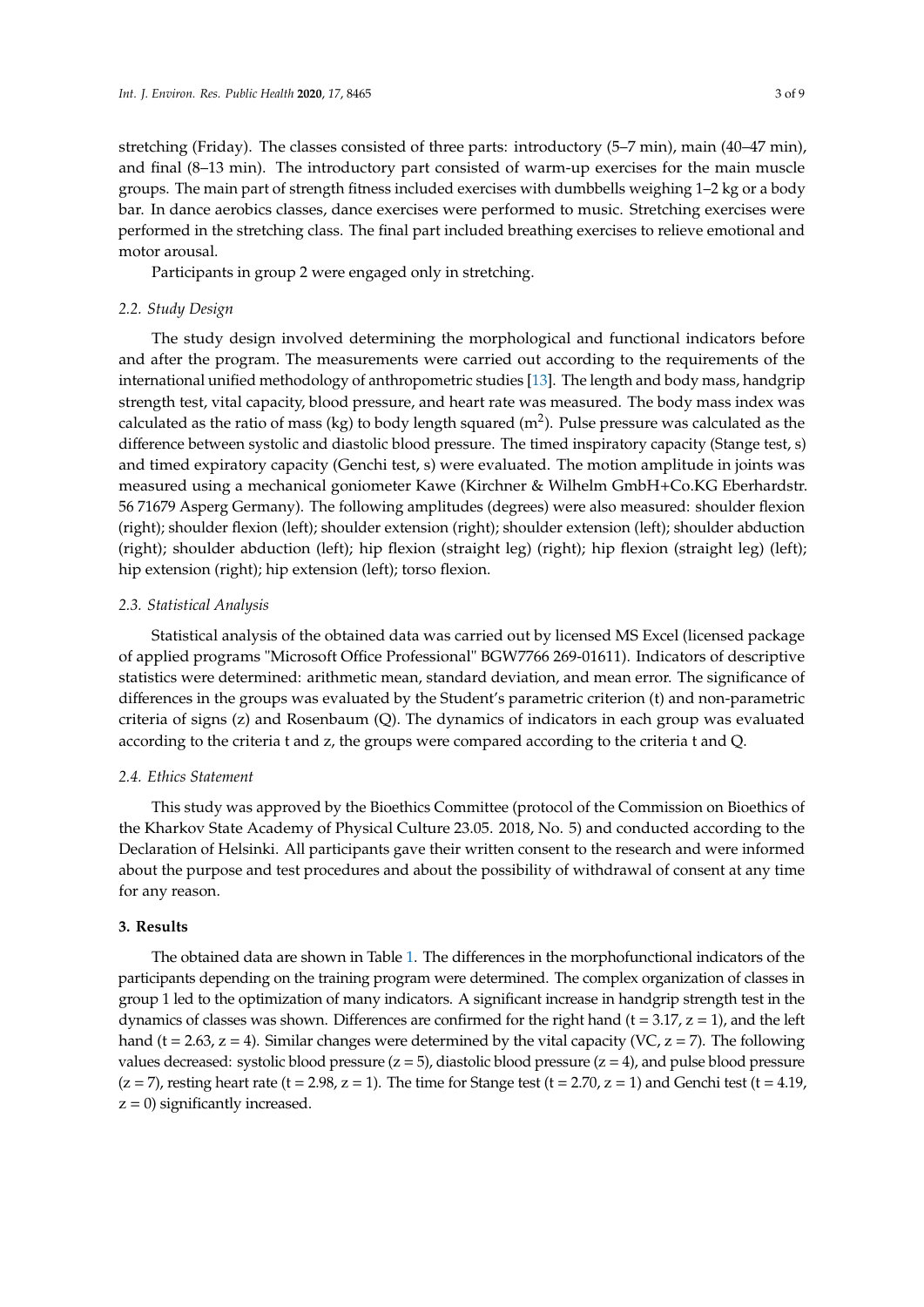|                                                  | 1 Group                            |                                      | 2 Group                            |                              |  |
|--------------------------------------------------|------------------------------------|--------------------------------------|------------------------------------|------------------------------|--|
| Indicators                                       | The Beginning of<br>the Experiment | The End of the<br>Experiment         | The Beginning of<br>the Experiment | The End of the<br>Experiment |  |
| Right Handgrip<br>Strength Test (kg)             | $20.60 \pm 0.74$ <sup>+</sup>      | $23.95 \pm 0.76^{\text{ } \ddagger}$ | $18.04 \pm 0.88$                   | $18.61 \pm 0.91$             |  |
| Left Handgrip<br>Strength Test (kg)              | $18.58 \pm 0.87$ <sup>+</sup>      | $21.55 \pm 0.73$ <sup>‡</sup>        | $13.96 \pm 0.86$                   | $14.61 \pm 0.86$             |  |
| Vital capacity<br>(mL)                           | $2692.50 \pm 80.49$                | $2880.00 \pm 73.75 \pm 73.75$        | $2634.78 \pm 59.51$                | $2652.17 \pm 59.93$          |  |
| Body mass<br>index, $(kg/m2)$                    | $27.30\pm0.88$                     | $25.18 \pm 0.74$                     | $26.56 \pm 1.10$                   | $26.33 \pm 1.00$             |  |
| Systolic blood<br>pressure (mm<br>Hg)            | $121.38 \pm 2.24$                  | $116.05 \pm 1.65$                    | $124.43 \pm 3.58$                  | $122.39 \pm 3.31$            |  |
| Diastolic blood<br>pressure (mm<br>Hg)           | $76.63 \pm 1.56$                   | $74.00 \pm 1.24$                     | $80.22 \pm 2.68$                   | $79.00 \pm 2.54$             |  |
| Pulse pressure<br>(mm Hg)                        | $45.00 \pm 1.43$                   | $42.05 \pm 0.98$                     | $44.22 \pm 1.55$                   | $43.39 \pm 1.44$             |  |
| Resting heart<br>rate (bpm)                      | $77.83 \pm 1.74$ <sup>+</sup>      | $71.23 \pm 1.37^{\frac{1}{2}}$       | $79.87 \pm 2.32$                   | $79.35 \pm 2.15$             |  |
| Stange test (s).                                 | $32.15 \pm 2.18$ <sup>+</sup>      | $41.33 \pm 2.61^{\text{ } \ddagger}$ | $27.35 \pm 2.10$                   | $28.48 \pm 2.07$             |  |
| Genci test (s).                                  | $18.88 \pm 0.96$ <sup>+</sup>      | $24.85 \pm 1.06 \pm 1.06$            | $19.00 \pm 1.35$                   | $19.87 \pm 1.30$             |  |
| Right Shoulder<br>flexion (degrees)              | $163.40 \pm 2.03$ <sup>+</sup>     | $173.80 \pm 1.38$                    | $159.52 \pm 2.62$ <sup>+</sup>     | $171.04 \pm 2.18$            |  |
| Left Shoulder<br>flexion (degrees),              | $162.08 \pm 1.91$ <sup>+</sup>     | $173.30 \pm 1.28$                    | $159.52 \pm 2.35$ <sup>+</sup>     | $171.39 \pm 1.98$            |  |
| Right Shoulder<br>Extension<br>(degrees)         | $37.10 \pm 1.26$ <sup>+</sup>      | $44.75 \pm 1.30$                     | $34.26 \pm 1.91$ <sup>+</sup>      | $42.57 \pm 1.97$             |  |
| Left Shoulder<br>Extension (degrees)             | $37.08 \pm 1.39$ <sup>+</sup>      | $44.50 \pm 1.32$                     | $34.39 \pm 1.93$ <sup>+</sup>      | $42.39 \pm 1.94$             |  |
| Right Shoulder<br>abduction (degrees)            | $158.65 \pm 2.37$ <sup>+</sup>     | $169.00 \pm 1.86 \pm 1.86$           | $168.78 \pm 1.58$ <sup>+</sup>     | $178.30 \pm 0.90$            |  |
| Left Shoulder<br>abduction (degrees)             | $157.70 \pm 2.29$ <sup>+</sup>     | $168.48 \pm 1.78$ <sup>‡</sup>       | $169.13 \pm 1.55$ <sup>+</sup>     | $178.35 \pm 0.93$            |  |
| Right Hip<br>flexion (Straight<br>Leg) (degrees) | $79.93 \pm 1.60^+$                 | $88.05 \pm 1.27^{\ddagger}$          | $80.26 \pm 2.06$ <sup>+</sup>      | $93.13 \pm 2.15$             |  |
| Left Hip<br>flexion (Straight<br>Leg) (degrees)  | $79.45 \pm 1.57$ <sup>+</sup>      | $87.58 \pm 1.22$ <sup>‡</sup>        | $80.57 \pm 1.93$ <sup>+</sup>      | $93.48 \pm 1.95$             |  |
| Right Hip<br>extension<br>(degrees)              | $14.20 \pm 0.78$ <sup>+</sup>      | $19.20 \pm 0.78$                     | $16.17 \pm 1.21$ <sup>+</sup>      | $22.35 \pm 1.48$             |  |
| Left Hip<br>extension (degrees)                  | $13.98\pm0.74$ $^{\dagger}$        | $19.10 \pm 0.76 \pm 1$               | $16.26 \pm 1.15$ <sup>+</sup>      | $22.35 \pm 1.40$             |  |
| <b>Torso Flexion</b><br>(degrees)                | $120.13 \pm 2.44$ <sup>+</sup>     | $130.40 \pm 2.21$ <sup>‡</sup>       | $126.96 \pm 2.81$ <sup>+</sup>     | $138.30 \pm 2.09$            |  |

<span id="page-3-0"></span>

| Table 1. Morphofunctional and goniometric indicators of the experimental (1) and control (2) groups. |  |  |  |
|------------------------------------------------------------------------------------------------------|--|--|--|
|                                                                                                      |  |  |  |

Note:  $<sup>†</sup>$  differences between the beginning of the experiment and the end of the experiment are significant ( $p < 0.05$ );</sup>  $\ddagger$  differences between groups are significant ( $p < 0.05$ ).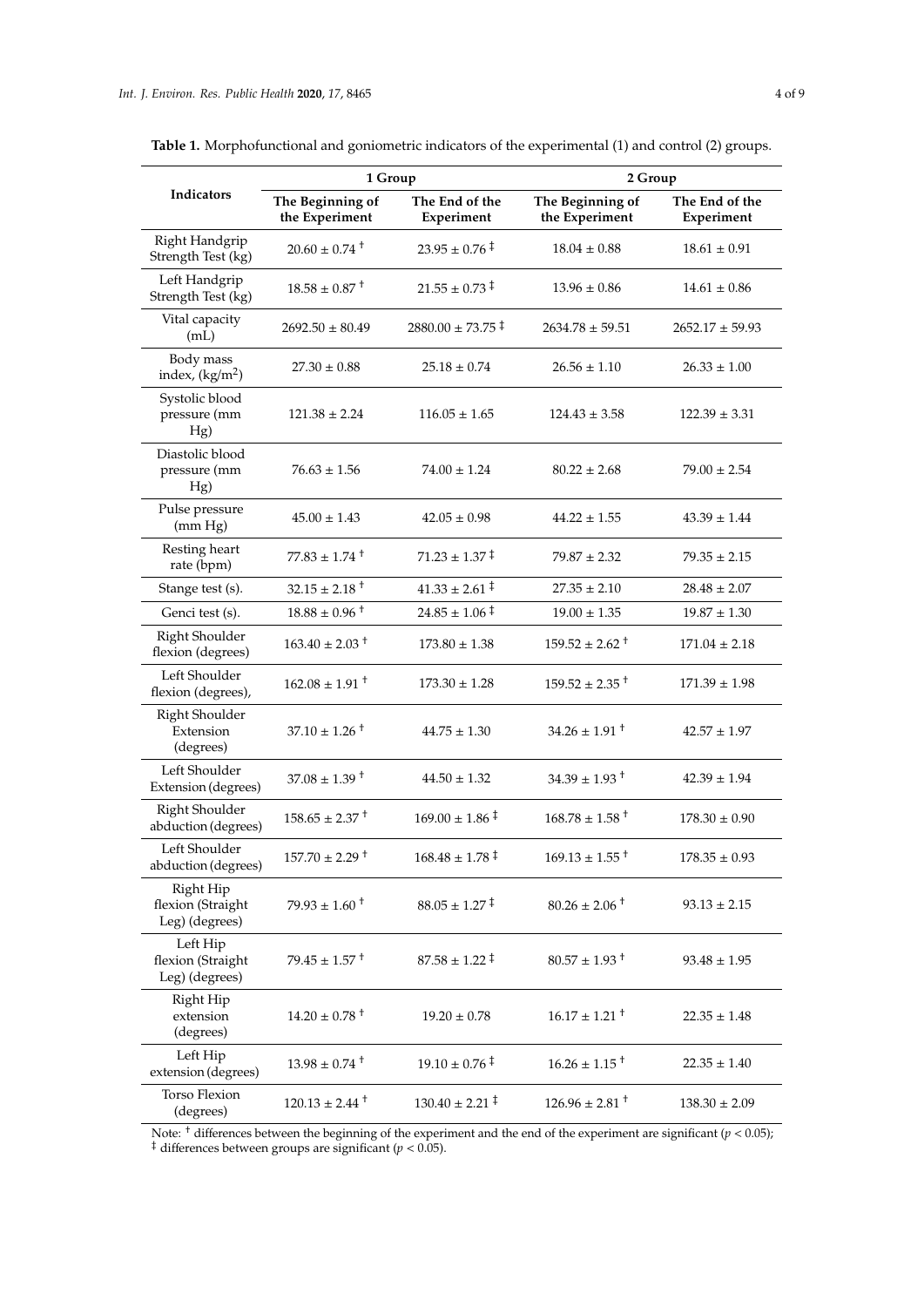The dynamics of changes in group 2 increased significantly less. Student's parametric criterion did not show significant differences in any indicators; i.e., did not confirm their dynamics during the 8 months of training. The nonparametric criterion of signs was more informative in this case. Changes were observed only in the case of some of the participants. The results showed a significant increase in handgrip strength test (right) ( $z = 2$ ,  $n = 16$ ) and handgrip strength test (left) ( $z = 3$ ,  $n = 18$ ). A decrease in body mass index ( $z = 7$ ,  $n = 25$ ), heart rate (resting heart rate ( $z = 4$ ,  $n = 17$ ) was observed. It was confirmed that the improvement of Stange test  $(z = 3, n = 21)$  and Genchi test  $(z = 3, n = 18)$ took place.

The intergroup comparative analysis at the end of the program confirmed the differing intensity of the health related effect. Physiometric indicators were significantly higher in group 1. This is confirmed for handgrip strength test (right) (t = 4.50;  $Q = 18$ ) and handgrip strength test (left) (t = 6.15;  $Q = 17$ ), VC ( $t = 2.40$ ; Q = 12). Complex physical activity led to a decrease in resting heart rate ( $t = 3.19$ ) and normalization of pulse blood pressure  $(Q = 12)$ . The results of Stange test (t = 3.86;  $Q = 11$ ) and Genchi test ( $t = 2.97$ ;  $Q = 8$ ) significantly increased.

Both programs included targeted activities to develop flexibility. This led to an improvement in this quality by increasing the amplitude of motions, increasing mobility in the joints. The significant increase in indicators by parametric and nonparametric criteria were confirmed in both groups. The following significant increases were confirmed In group 1: in the amplitude of the shoulder flexion (right) ( $t = 4.24$ ,  $z = 0$ ) and the amplitude of the shoulder flexion (left) ( $t = 4.87$ ,  $z = 0$ ), shoulder extension (right) (t = 4.23,  $z = 0$ ) and shoulder extension (left) (t = 3.87,  $z = 0$ ), shoulder abduction (right) (t = 3.44, z = 0) and shoulder abduction (left), (t = 3.72, z = 0), hip flexion (straight leg) (right)  $(t = 3.99, z = 0)$  hip flexion (straight leg) (left)  $(t = 4.09, z = 0)$ , hip extension (right)  $(t = 4.53, z = 0)$  and hip extension (left) (t = 4.81, z = 0), as well as torso flexion (t = 3.12, z = 0).

Similar changes were observed in group 2. The significant increase in the following parameters were confirmed: the amplitude of shoulder flexion (right) ( $t = 3.49$ ,  $z = 0$ ) and shoulder flexion (left)  $(t = 3.91, z = 0)$ , shoulder extension (right)  $(t = 3.15, z = 0)$  and shoulder extension (left)  $(t = 3.08, z = 0)$ , shoulder abduction (right) (t = 3.79,  $z = 0$ ) and shoulder abduction (left) (t = 3.68,  $z = 0$ ), hip flexion (straight leg) (right) (t = 4.48,  $z = 0$ ) and hip flexion (straight leg) (left) (t = 4.91,  $z = 0$ ), hip extension (right) (t = 3.30, z = 0) and hip extension (left) (t = 3.44, z = 0), as well as torso flexion (t = 3.02, z = 0).

The intergroup comparison of results at the end of the program also revealed certain differences. The amplitude of shoulder extension (right) was higher in group  $1 (Q = 7)$ . The goniometric indicators of group 2 were higher in the shoulder abduction (right) ( $t = 4.50$ ;  $Q = 17$ ) and the shoulder abduction (left) (t = 4.91; Q = 23), hip flexion (straight leg) (right) (t = 2.03, Q = 7) and hip flexion (straight leg) (left) (t = 2.56, Q = 7), hip extension (left) (t = 2.04), and torso flexion (t = 2.60).

# **4. Discussion**

Analysis of the influence of physical stress on the body in sports and health-related physical culture pursues various aims. In sports, it aims to identify the specific influence of a particular activity on the body [\[17\]](#page-7-13). The main issue is to increase the adaptive potential, and to maintain and increase the health level of students in health-related physical culture. The selection of criteria for assessing the fitness classes' effectiveness was carried out considering the focus of the program. The analyzed dynamics of morphological and functional indicators confirm the increase in basic physical qualities (strength, endurance, flexibility) and participants' functional capabilities. The use of the goniometry technique is stipulated by its adequacy and informativeness for assessing flexibility. An increase in the amplitude of motions and mobility in the main joints is an important indicator of the normal condition of the musculoskeletal system. The possibility of applying this technique to monitor the functional condition of athletes engaged in different types of martial arts was studied by Podrigalo et al. [\[18\]](#page-7-14).

The results of studies by other researchers confirm the adequacy of the use of physiological indicators to monitor the condition of people during physical activities. The study confirmed the informativeness of heart rate, respiratory rate, reliability, and validity [\[19\]](#page-7-15).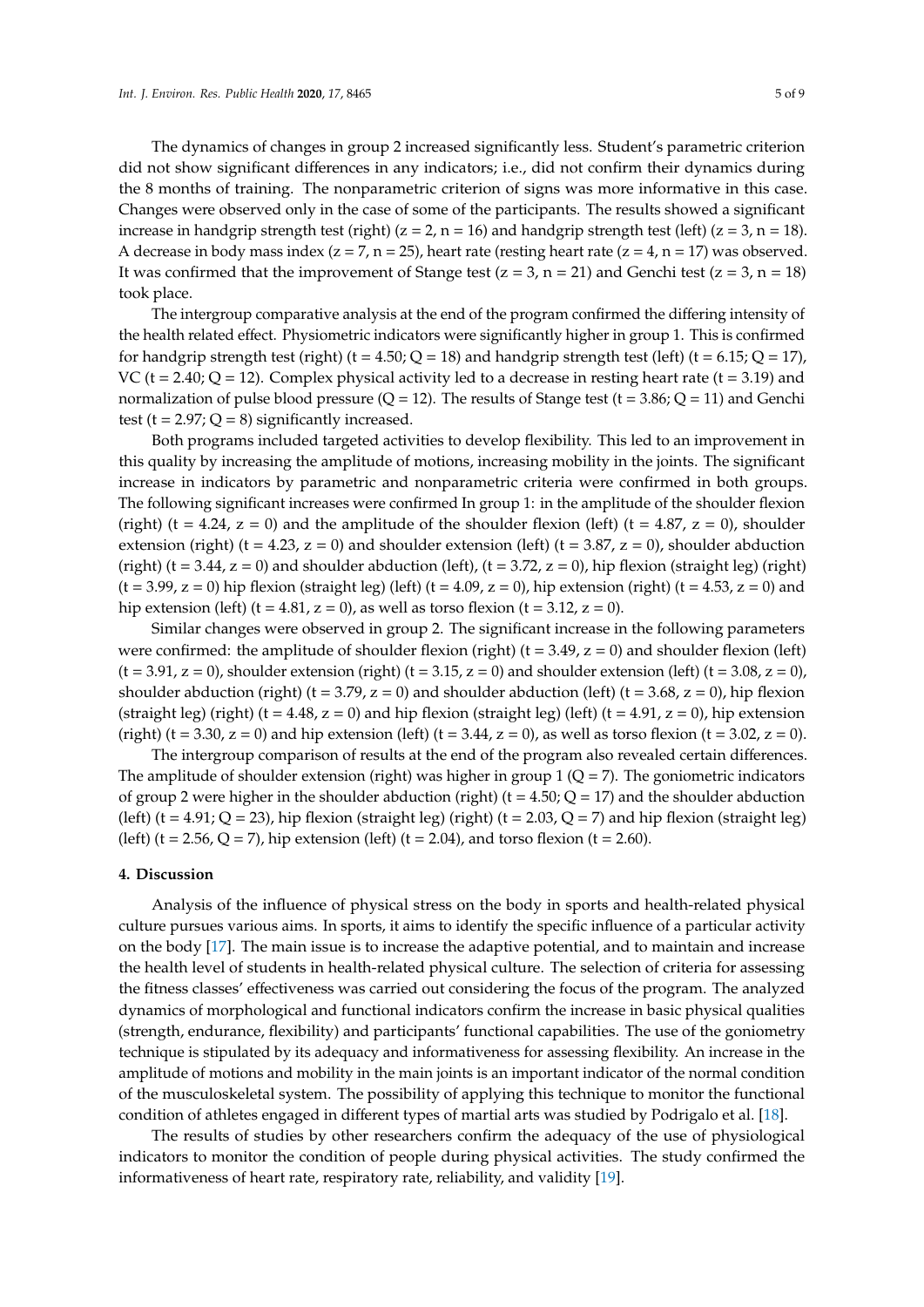In an additional review its authors emphasize the fact that only a complex of various tests allows a qualitative analysis of physical fitness. The complex is recommended to include tests to assess muscle strength and endurance, speed, agility, flexibility, and aerobic productivity [\[7\]](#page-7-3).

In a research where a range of tests was used, the analysts evaluated the functional condition of the respiratory system of female students. The test results confirmed differences in the level of physical activity and smoking [\[20\]](#page-7-16).

In an additional study, the authors considered the need for a combination of anthropometric studies and functional tests in the analysis of the health of individuals involved in health-related activities [\[21\]](#page-7-17).

Other researchers emphasize the importance of monitoring the morphofunctional performance of athletes to control the training process. The accuracy of the prediction can be improved through an integrated approach to assess the condition [\[22\]](#page-8-0).

The use of dosed loads and functional tests is widely used in the practice of physical culture and sports. An analysis of the response of vegetative systems to loads is an important tool for monitoring the functional condition [\[23\]](#page-8-1).

The design which was used (comparing the effect of health-related programs of selective and complex influence) is widely applied in scientific research. A similar design was used by Ponomareva [\[8\]](#page-7-4). The author compared changes in the level of physical activity and physiological parameters of students as a result of aerobics classes and traditional types of exercises. In the experimental group, a significant improvement in indicators characterizing physical development was determined: the level of physical qualities development, the condition of the cardiovascular system (pulse under load) and the respiratory system (inspiration time). The improvement trend was revealed in terms of heart rate recovery using a functional test. An increase in the speed of heart rhythm recovery confirms the tendency to expand the adaptive potential and functional capabilities of the cardiovascular system and the body in general.

A similar design was used in another study. The authors compared the health-related effects in healthy young women that could be noted after eight-week strength training and stretching exercises [\[24\]](#page-8-2).

Ramirez-Campillo et al. used a similar design in the analysis of physical condition in women amateur football players. The authors compared the effect of similar training and a different focus [\[25\]](#page-8-3).

The design used a comparison of a comprehensive health-improving program with narrowly focused exercises, confirmed the higher effectiveness of exercises in group 1. This is due to the fact that the combination of different types of activities allows you to provide a complex healing effect on the body.

The effectiveness of the health programs that were used is confirmed by the period of their implementation. This allows for achieving a long-lasting effect. Changes in the functional condition should be formed and fixed in 8 months of conducted classes.

Similar data are provided in a research in which the authors evaluated the effectiveness of aerobic exercise in women of a similar age group. After 4 months of training, no effects were found out. After 12 months, working efficiency improved, and the duration of recovery decreased [\[26\]](#page-8-4).

It was confirmed that the eight-week Zumba training program had a positive effect on indicators (body composition, functional mobility assessment results, and dynamic balance parameters) in high school female students (15–17 years old) with a high body mass index [\[27\]](#page-8-5).

The determined morphofunctional changes in the participants of group 1 reflect the complex effect of the workout classes. The combination in the training program of strength development, strength endurance, aerobic orientation, led to an increase in muscle strength, expansion of the adaptive potential of the cardiovascular and respiratory systems, and increased resistance to hypoxia. In this case, there is cross-adaptation, when integrated training leads to an increase in tolerance to physical activity of various kinds.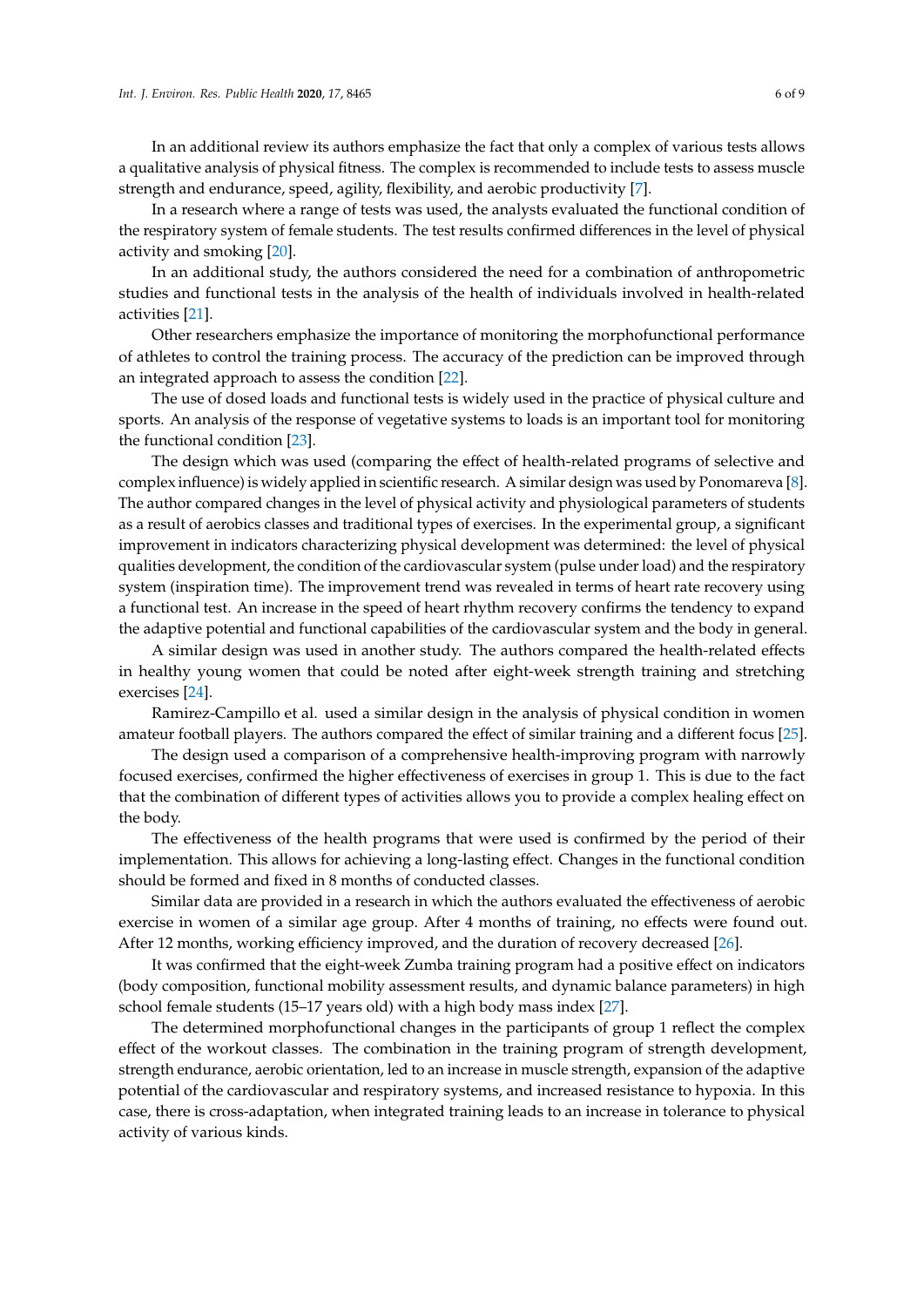Similar results were obtained in tests which confirmed the positive influence of dance and strength fitness on the morphological parameters of women. The research showed the expansion of the adaptive-compensatory potential of the participants [\[28\]](#page-8-6).

An increase in hand muscle strength indicators should be assessed as evidence of an increase in physical fitness. These indicators are used as indicators of health status, their decrease is assessed as the risk of developing disorders [\[29,](#page-8-7)[30\]](#page-8-8).

The nature of the changes in groups 1 and 2 is largely stipulated by the characteristics of the classes. Stretching had a pronounced health-related effect due to the optimization of physiometric indicators, body mass index normalization. However, this effect is not expressed in all participants as its severity is lower than in group 1. The conducted analysis allows for concluding that a comprehensive health-related program has a significantly higher functional effect than narrowly focused health classes.

Improving the goniometric indicators reflects the effect of fitness classes aimed at developing flexibility. The more pronounced changes in the participants of group 2 reflect the formation of specific adaptive changes in the musculoskeletal system. This is a reflection of the target effect of a narrowly specialized program.

Close results were obtained by authors of another research in which they define a pronounced selectivity of the effects of Pilates exercises on the body. The inclusion of such classes in training had a positive effect on ligament elasticity in young female volleyball players. No improvement was found in the explosive strength of the legs [\[31\]](#page-8-9).

## **5. Conclusions**

The dynamics of the morphofunctional indicators of the participants after the completion of workout classes testifies in favor of using the complex programs. Such a program has a more pronounced recreational effect. It intensifies the adaptive potential, the functional capabilities of the participants, and the optimization of the studied indicators. The complex program has a more multifaceted influence with the same time spent in fitness classes. This allows us to consider it as an adaptogenic and ergogenic factor.

Health-related classes have a positive effect on the morphological and functional condition of the second mature aged women. The comparative analysis of the dynamics of the studied criteria showed that a complex program has several advantages. The improvement of physiometric indicators and the optimization of the functional condition of the cardiovascular and respiratory systems was determined. This allows for predicting the increase of the adaptive potential of women. Improving training sessions of a specialized rehabilitation program (stretching) has a more specific and narrowly focused effect. This is confirmed by the increase in the amplitude of movements in the main joints.

**Author Contributions:** Conceptualization, O.P. and S.S., L.P., S.I., W.J.; methodology, Ł.R., W.B., S.I.; validation, O.P., S.S. and S.I.; formal analysis, W.B., Ł.R.; investigation, L.P.; resources, O.P., S.S., L.P., S.I., W.J.; writing—original draft preparation, O.P., S.S., L.P., W.J., Ł.R., W.B.; visualization, S.I., W.J., W.B.; supervision, S.I., W.B.; project administration, O.P., S.S.; funding acquisition, Ł.R., W.B. All authors have read and agreed to the published version of the manuscript.

**Funding:** This research received no external funding.

**Conflicts of Interest:** The authors declare no conflict of interest.

## **References**

- <span id="page-6-0"></span>1. Esteban-Gonzalo, L.; Esteban-Cornejo, I.; Izquierdo-Gómez, R.; Padilla-Moledo, C.; Castro-Piñero, J.; Veiga, O.L. Wellbeing as a Protective Factor of Adolescent Health. The Up & Down Study. *Child Indic. Res.* **2019**, *13*, 1453–1467. [\[CrossRef\]](http://dx.doi.org/10.1007/s12187-019-09711-w)
- <span id="page-6-1"></span>2. Segura-Jiménez, V.; Estévez-López, F.; Castro-Piñero, J.; Álvarez-Gallardo, I.C.; Soriano-Maldonado, A.; Borges-Cosic, M.; Delgado-Fernández, M. Association of Patterns of Moderate-to-Vigorous Physical Activity Bouts With Pain, Physical Fatigue, and Disease Severity in Women With Fibromyalgia: The al-Ándalus Project. *Arch. Phys. Med. Rehabil.* **2019**, *100*, 1234–1242.e1. [\[CrossRef\]](http://dx.doi.org/10.1016/j.apmr.2018.12.019) [\[PubMed\]](http://www.ncbi.nlm.nih.gov/pubmed/30620890)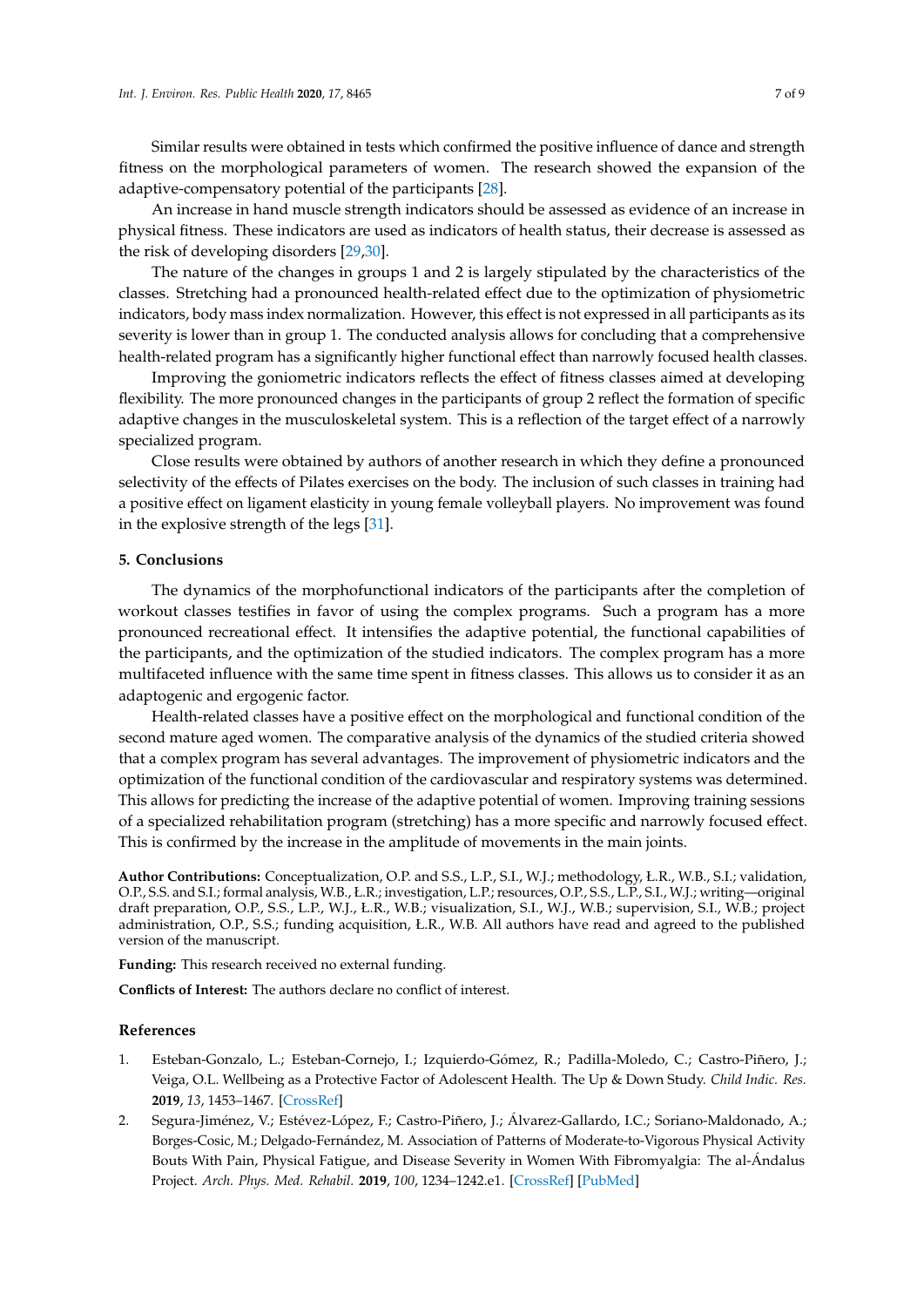- <span id="page-7-0"></span>3. Cristi-Montero, C.; Courel-Ibáñez, J.; Ortega, F.B.; Castro-Piñero, J.; Pasias, A.S.; Polito, A.; Vanhelst, J.; Marcos, A.; Moreno, L.M.; Ruiz, J.R. Mediation role of cardiorespiratory fitness on the association between fatness and cardiometabolic risk in European adolescents: The HELENA study. *J. Sport Health Sci.* **2019**. [\[CrossRef\]](http://dx.doi.org/10.1016/j.jshs.2019.08.003)
- 4. Amaro-Gahete, F.J.; De-La-O, A.; Jurado-Fasoli, L.; Martinez-Tellez, B.; Ruiz, J.R.; Castillo, M.J.; De-La-O, A. Exercise Training as a Treatment for Cardiometabolic Risk in Sedentary Adults: Are Physical Activity Guidelines the Best Way to Improve Cardiometabolic Health? The FIT-AGEING Randomized Controlled Trial. *J. Clin. Med.* **2019**, *8*, 2097. [\[CrossRef\]](http://dx.doi.org/10.3390/jcm8122097) [\[PubMed\]](http://www.ncbi.nlm.nih.gov/pubmed/31805736)
- <span id="page-7-1"></span>5. Henriksson, H.; Henriksson, P.; Tynelius, P.; Ekstedt, M.; Berglind, D.; Labayen, I.; Ruiz, J.R.; Lavie, C.J.; Ortega, F.B. Cardiorespiratory fitness, muscular strength, and obesity in adolescence and later chronic disability due to cardiovascular disease: A cohort study of 1 million men. *Eur. Hear. J.* **2020**, *41*, 1503–1510. [\[CrossRef\]](http://dx.doi.org/10.1093/eurheartj/ehz774)
- <span id="page-7-2"></span>6. Osipov, A.; Kudryavtsev, M.D.; Kopylov, Y.; Kuzmin, V.A.; Panov, E.V.; Kramida, I. The possibility of a significant increase in the level of motor activity in students with the use of the potential of computer technology. *Phys. Educ. Stud.* **2018**, *22*, 265–271. [\[CrossRef\]](http://dx.doi.org/10.15561/20755279.2018.0506)
- <span id="page-7-3"></span>7. Tabacchi, G.; López-Sánchez, G.F.; Sahin, F.N.; Kizilyalli, M.; Genchi, R.; Basile, M.; Kirkar, M.; Silva, C.; Loureiro, N.; Teixeira, E.; et al. Field-Based Tests for the Assessment of Physical Fitness in Children and Adolescents Practicing Sport: A Systematic Review within the ESA Program. *Sustainability* **2019**, *11*, 7187. [\[CrossRef\]](http://dx.doi.org/10.3390/su11247187)
- <span id="page-7-4"></span>8. Ponomareva, N.I. A Comprehensive Aerobics Program as a Means of Increasing the Level of Students' Physical and Functional Fitness. *Vestnik Tomsk. Gos. Univ.* **2019**, *444*, 193–197. [\[CrossRef\]](http://dx.doi.org/10.17223/15617793/444/24)
- <span id="page-7-5"></span>9. Kokun, O.; Imas, Y.; Vovkohon, A.; Potop, V.; Korobeynikov, G.; Korobeynikova, L.; Gorashchenco, A.; Polevaya-Secaryanu, A. Physical education and sports as a tool for formation of students' psychophysiological readiness to their professional work. *J. Phys. Educ. Sport.* **2018**, *18*, 966–971. [\[CrossRef\]](http://dx.doi.org/10.7752/jpes.2018.02143)
- <span id="page-7-6"></span>10. Chrøis, K.M.; Dohlmann, T.L.; Søgaard, D.; Hansen, C.V.; Dela, F.; Helge, J.W.; Larsen, S. Mitochondrial adaptations to high intensity interval training in older females and males. *Eur. J. Sport Sci.* **2020**, *20*, 135–145. [\[CrossRef\]](http://dx.doi.org/10.1080/17461391.2019.1615556)
- <span id="page-7-7"></span>11. Valenzuela, M.E.C.; Jacobo, A.B.; Fernàndez, D.A.G.; Vega, M.D.L.; Ángeles, F.; Perkins, C.E.O.; Del Cid, E.E.M.; Ruíz, G.H. Efectos de la aplicación de un programa de intervención educativa sobre las habilidades motoras gruesas en individuos con autismo. *MHSalud* **2018**, *15*, 42–62. [\[CrossRef\]](http://dx.doi.org/10.15359/mhs.15-1.4)
- <span id="page-7-8"></span>12. Podrigalo, L.V.; Volodchenko, O.; Podrihalo, O.O.; Stankiewicz, B. Analysis of martial arts athletes' goniometric indicators. *Phys. Educ. Stud.* **2017**, *21*, 182–188. [\[CrossRef\]](http://dx.doi.org/10.15561/20755279.2017.0406)
- <span id="page-7-9"></span>13. Tonello, L.; Oliveira-Silva, I.; Medeiros, A.R.; Donato, A.N.A.; Schuch, F.B.; Donath, L.; Boullosa, D. Prediction of Depression Scores From Aerobic Fitness, Body Fatness, Physical Activity, and Vagal Indices in Non-exercising, Female Workers. *Front. Psychiatry* **2019**, *10*, 192. [\[CrossRef\]](http://dx.doi.org/10.3389/fpsyt.2019.00192) [\[PubMed\]](http://www.ncbi.nlm.nih.gov/pubmed/31031652)
- <span id="page-7-10"></span>14. Smulski, W.; Wolska, B.; Jagiełło, W.; Sawczyn, S. The correlation of general and sport-specific preparation indices of elite female judo competitors with their age-somatic characteristics. *Arch. Bud.* **2011**, *7*, 233–238.
- <span id="page-7-11"></span>15. Peralta-Brenes, M.; Briceño-Torres, J.M.; Chacón-Araya, Y.; Moncada-Jiménez, J.; Salazar-Villanea, M.; Johnson, D.K.; Campos-Salazar, C. Prediction of Peak Aerobic Power among Costa Rican Older Adults. *J. Clin. Diagn. Res.* **2018**, *12*. [\[CrossRef\]](http://dx.doi.org/10.7860/jcdr/2018/37095.12191)
- <span id="page-7-12"></span>16. Vásquez-Gómez, J.A.; Retamal, M.C.; Casanova, C.F.; De Carvalho, R.S.; Ramírez-Campillo, R.; Valdés-Badilla, P. Ecuación para predecir el consumo máximo de oxígeno a partir de la prueba de caminata de seis minutos en jóvenes sanos. *Revista Médica De Chile* **2018**, *146*, 830–838. [\[CrossRef\]](http://dx.doi.org/10.4067/s0034-98872018000700830) [\[PubMed\]](http://www.ncbi.nlm.nih.gov/pubmed/30534881)
- <span id="page-7-13"></span>17. Marfell-Jones, M.; Olds, T.; Stewart, A.; Lindsay Carter, L.E. *ISAK Manual, International Standards for Anthropometric Assessment*; International Society for the Advancement of Kinanthropometry; The University of South Australia Holbrooks Rd: Underdale, SA, Australia, 2012.
- <span id="page-7-14"></span>18. Podrigalo, L.; Iermakov, S.; Romanenko, V.; Rovnaya, O.; Tropin, Y.; Goloha, V.; Halashko, O. Psychophysiological features of athletes practicing different styles of martial arts—the comparative analysis. *Int. J. App. Exer. Phys.* **2019**, *8*, 84–91. [\[CrossRef\]](http://dx.doi.org/10.30472/ijaep.v8i1.299)
- <span id="page-7-15"></span>19. Nazari, G.; MacDermid, J.C.; Sinden, K.E.; Richardson, J.; Tang, A. Reliability of Zephyr Bioharness and Fitbit Charge Measures of Heart Rate and Activity at Rest, During the Modified Canadian Aerobic Fitness Test, and Recovery. *J. Strength Cond. Res.* **2019**, *33*, 559–571. [\[CrossRef\]](http://dx.doi.org/10.1519/JSC.0000000000001842)
- <span id="page-7-16"></span>20. Bilici, M.; Genç, A. The effects of smoking addiction and physical activity on some respiratory functions in female university students. *Pedagog. Phys. Cult. Sports* **2020**, *24*, 54–58. [\[CrossRef\]](http://dx.doi.org/10.15561/26649837.2020.0201)
- <span id="page-7-17"></span>21. Hong, S.H.; Yang, H.I.; Kim, D.-I.I.; Gonzales, T.; Brage, S.; Jeon, J.Y. Validation of Submaximal Step Tests and the 6-Min Walk Test for Predicting Maximal Oxygen Consumption in Young and Healthy Participants. *Int. J. Environ. Res. Public Health* **2019**, *16*, 4858. [\[CrossRef\]](http://dx.doi.org/10.3390/ijerph16234858)